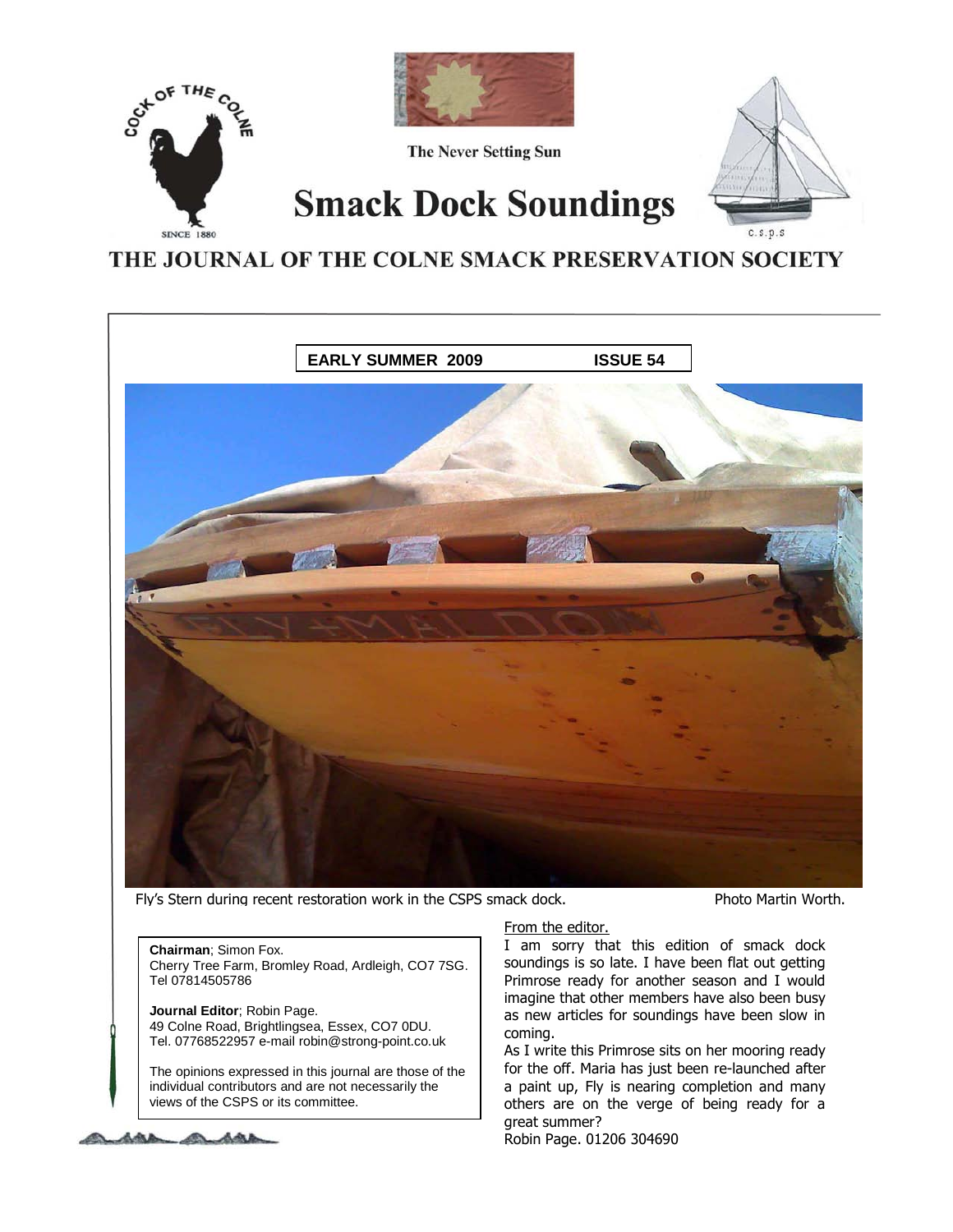

#### **Contents**

| טוונטונט |         |
|----------|---------|
|          | Page 1  |
|          | Page 2  |
|          | Page 2  |
|          | Page 4  |
|          | Page 4  |
|          | Page 5  |
|          | Page 8  |
|          | Page 10 |
|          | Page 10 |
|          | Page 11 |
|          | Page 11 |
|          | Page 12 |
|          |         |

#### Smack racing, a personal view;

Over the last couple of years there has been a great deal of discussion in the fleet about the way forward with races and the boats them selves. Before I start to explain the various ideas and indeed arguments I guess that it would be a good idea to explain the current situation with races and boats.

#### **The current situation**

#### Races

Currently the majority of the races are individual events that are organised by local organisations and as a result many of them have different formats and different rules, these rules may refer to handicapping, or what sails can be used etc. currently roughly half of the races are based on first across the water with the other half being handicap events. Some of the first across the water races are split into sub classes and some are not.

#### Handicap or first to finish

The handicap races in general tend to use a 'golf handicap' type system this means that the performance history of the boat is taken into account, if this is done properly every boat would eventually win regardless of the ability of the crew or the performance of the boat. Some attempts have been made at calculating the potential performance of boats using waterline length etc, the OGA have adopted this method.

First across the water events may be split according to boat type, Bawley, pole mast smack or top mast smack or sometimes based on overall length, Length on deck etc.

#### Courses

Many of the events run traditional courses or have geographical and tidal limitations that mean that there is little scope for variation; as a result it is not uncommon to have a downwind start or even not have a beat in the race. It is fair to say that

setting an appropriate course for a smack race is not an easy matter, the performance of the boats varies considerably and for example setting a course that guarantees that all boats can finish at Rowhedge is always a challenge.

#### Sails

For a lot of the races sails are not regulated, but for some specific rules apply; no radial cut sails for the Colne match, or working sails only for Rowhedge. Interpretation of working sails, or radial cut can cause some heated conversations.

#### **Boats**

Generally the rule is that all boats should be exworking boats although some events allow replicas such as Marigold to compete.

Currently there are no specific rules that govern what the boats should consist of and inevitably there is a reasonable amount of discussion on this topic, should winches be allowed etc. Today a portion of the fleet are rebuilds that carry next to no original parts from the original boat, but for a boat to be considered to be a restoration and not a replica the original must have existed and been the basis for the restoration. It is not currently acceptable for a boat to be built from plans even if they are original, but it is permissible for a boat to be rebuilt from a few frames dug out of the mud.



Pioneer before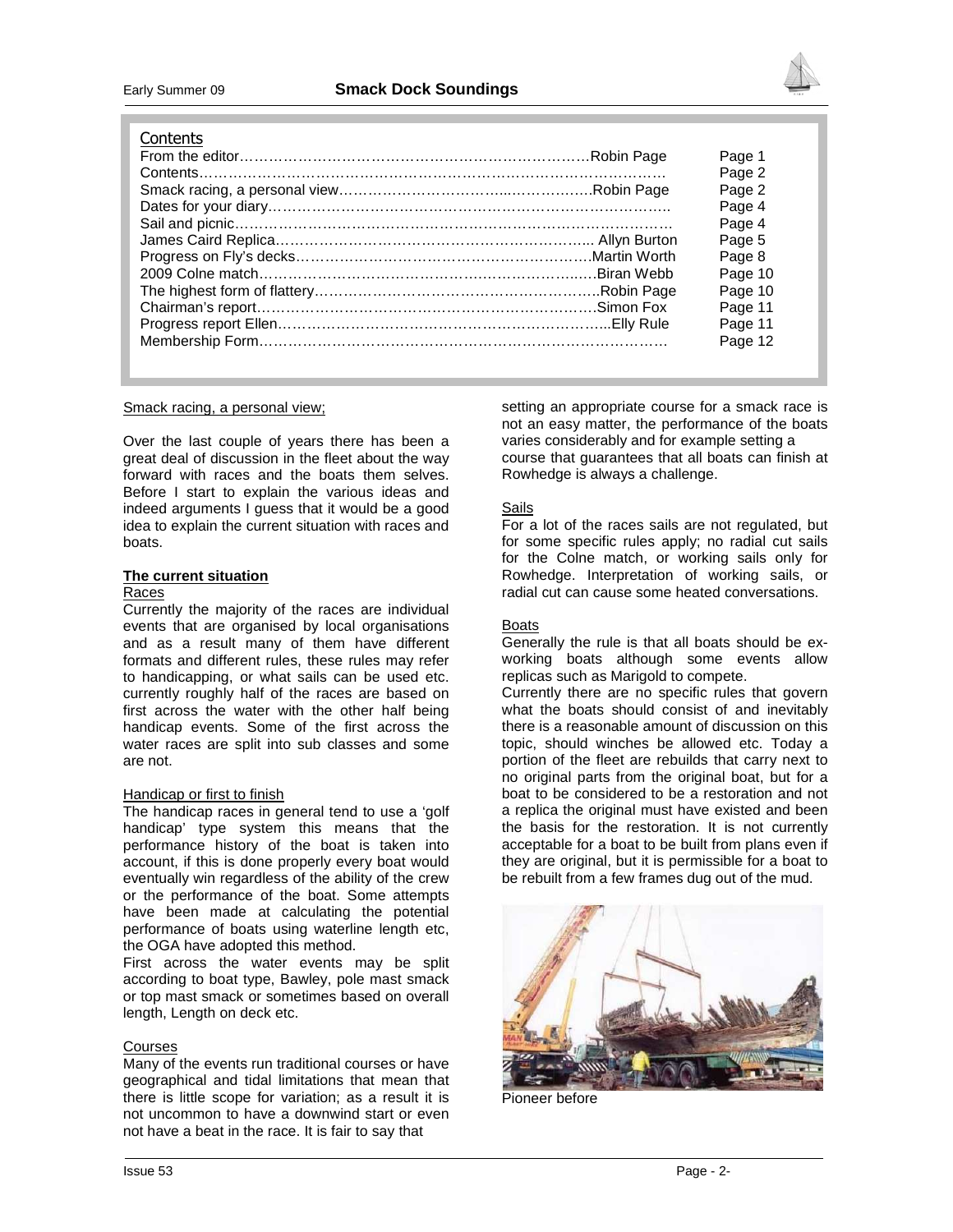

The images of Pioneer illustrate the point. In truth many boats in the fleet have had extensive rebuild work and a reasonable proportion carry little or no original wood. That should not be a surprise when we consider that most of the fleet are 110 plus years old, not forgetting Boadicea at 201 years old.



Pioneer After.

#### **Rigs**

Naturally all boats have had their rigs replaced many times over the years and some have had their rigs increased to aid performance, modern sail cloth allows the sails to maintain a flatter shape in higher winds, this lends itself to boats being able to carry slightly more sail, in addition ballast tends to be lead now, rather than pig iron and some boats carry hollow spars lowering the centre of gravity and making the boats slightly stiffer.

#### What is being discussed;

#### Boat rules

The great difficulty in setting rules is that unlike conventional racing classes all of the boats were different when new, and that the playing field has never been level. We race boats of 30ft costing a few thousand pounds against boats of 50ft and even 70ft costing hundreds of thousands.

The Sailing Smack Association SSA has started a process to attempt to introduce rules to govern the eligibility of boats to compete, these rules include materials, construction, rig, sails and even colour of rope. These rules have had a mixed reception, and due to the nature of the boats there are some special cases that are difficult to accommodate, I understand that Fly would need to have a slipper keel that was fitted in the 1850s removed to comply and that Boadicea would have to have a shorter mast fitted, this would be shorter than she originally sported in 1808, is this correct? I am not sure. But are we happy top leave the stable door wide open? Is it just a matter of time before a wealthy owner turns up with a Carbon and Kevlar smack. I don't know. It is probably fair to say that the vast majority of the fleet would be able to

agree to banning of some exotic materials, and maybe we should get together and set down what everyone agrees on as a starting point? Whatever we do in my opinion it is imperative that we do all that we can to include boat owners and not to ban them or alienate them, our aim must be to get bigger and bigger turn outs of these wonderful craft and to spend our time enjoying them.

#### Race rules

As I mention above, currently all events are different and to my mind this is quite a good state of affairs, it makes all events feel like occasions and not like part of some dull race series. In addition it gives a wide range of possible results, some owners tend to compete in more handicap events as they enjoy them more and have a better chance of doing well, others like the purity of first over the water, others just do the races that they like for other reasons like the excellent hospitality that is offered. We are all free to pick and choose, or even try to do them all.

I hope that the status quo remains, the variety is great and there is a reasonable amount of history and tradition tied up in these local regattas.

#### Final Word

This debate is nothing new and will probably continue for years to come, but what is of vital importance is that we all take time to step back and realize why we do it, surely to have fun and celebrate these wonderful boats. I can remember watching numerous races throughout my childhood from a small outboard engine fishing boat, my father snapping away with his camera, trying to capture an image that he could use as a base for one of his paintings. I was in owe of the grace, beauty and speed of the smacks. Now I have the privilege to own one of the most beautiful (in my opinion) and am the ugly bloke in the shot, that will no doubt be excluded in any paintings. These races are a wonderful spectacle, we need to ensure that they will continue to be so with good attendance for years to come.

Below is a photo from the 2007 Colne Match, what a sight.



This article is my personal opinion and does not necessarily reflect the views of the Colne Smack Preservation Society. Robin Page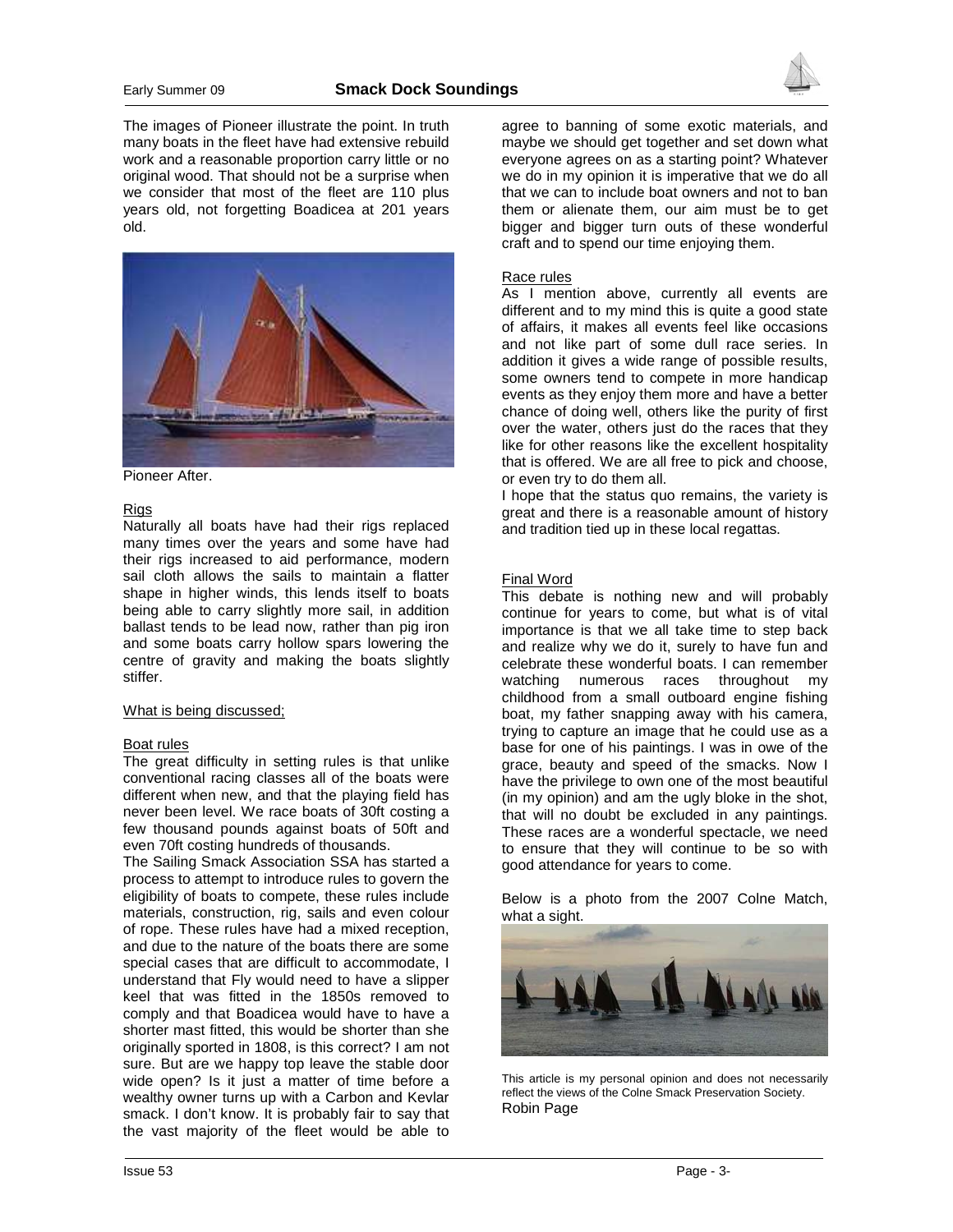

# **Dates for your 2009 Diary**

| <b>Date</b>                               | <b>Event</b>                       | <b>High water (Brightlingsea)</b> |
|-------------------------------------------|------------------------------------|-----------------------------------|
| 4 <sup>th</sup> July                      | <b>PIN Mill Smack race</b>         |                                   |
| 11 <sup>th</sup> July                     | <b>Rowhedge Regatta</b>            | 14.16                             |
| $12^{th}$ July                            | Sail and Picnic.                   | 15.51                             |
| 25 <sup>th</sup> July                     | <b>Heybridge Basin Regatta</b>     | 15.19                             |
| 8 <sup>th</sup><br><b>August</b>          | <b>Whitstable Smack Race</b>       | 14.28                             |
| 15 <sup>th</sup> August                   | <b>Swale Smack and Barge Match</b> | 9.28                              |
| 16 <sup>th</sup> -21 <sup>st</sup> August | Mersea week                        | 08.18-13.29                       |
| 22 <sup>nd</sup> August                   | <b>Mersea Town Regatta</b>         | 14.13                             |
| 5 <sup>th</sup> September                 | <b>Tollesbury Regatta</b>          | 13.31                             |
| 12th September                            | <b>Colne Smack and Barge Match</b> | 17.48                             |
| 19 <sup>th</sup> September                | <b>Maldon Town Regatta</b>         | 13.05                             |
|                                           |                                    |                                   |

2006 sail and picnic. Photo R Page.

#### Sail and Picnic

The 2009 sail and picnic is almost upon us. This event is normally a great relaxed affair. Weather permitting the plan is to have a sail around and then at around lunch time moor all participating

smacks together in a raft for a lunch. After lunch there is a short sail back to Brightlingsea.

Jimmy Lawrence is organising the booking of guests onto boats and can be contacted on 01206304204.

The sail an picnic is a really nice introduction to smack sailing, go ahead and contact Jimmy before all he places are taken. Please note that guests bring their own packed lunch. Also that the boats are basic, some more basic than others, some have toilets etc, but most don't, give any relevant information to Jimmy. The sail and picnic is open to members, if non members want to come membership is only £10 and forms will be available on the day.

Photo; lunch at the sail and picnic.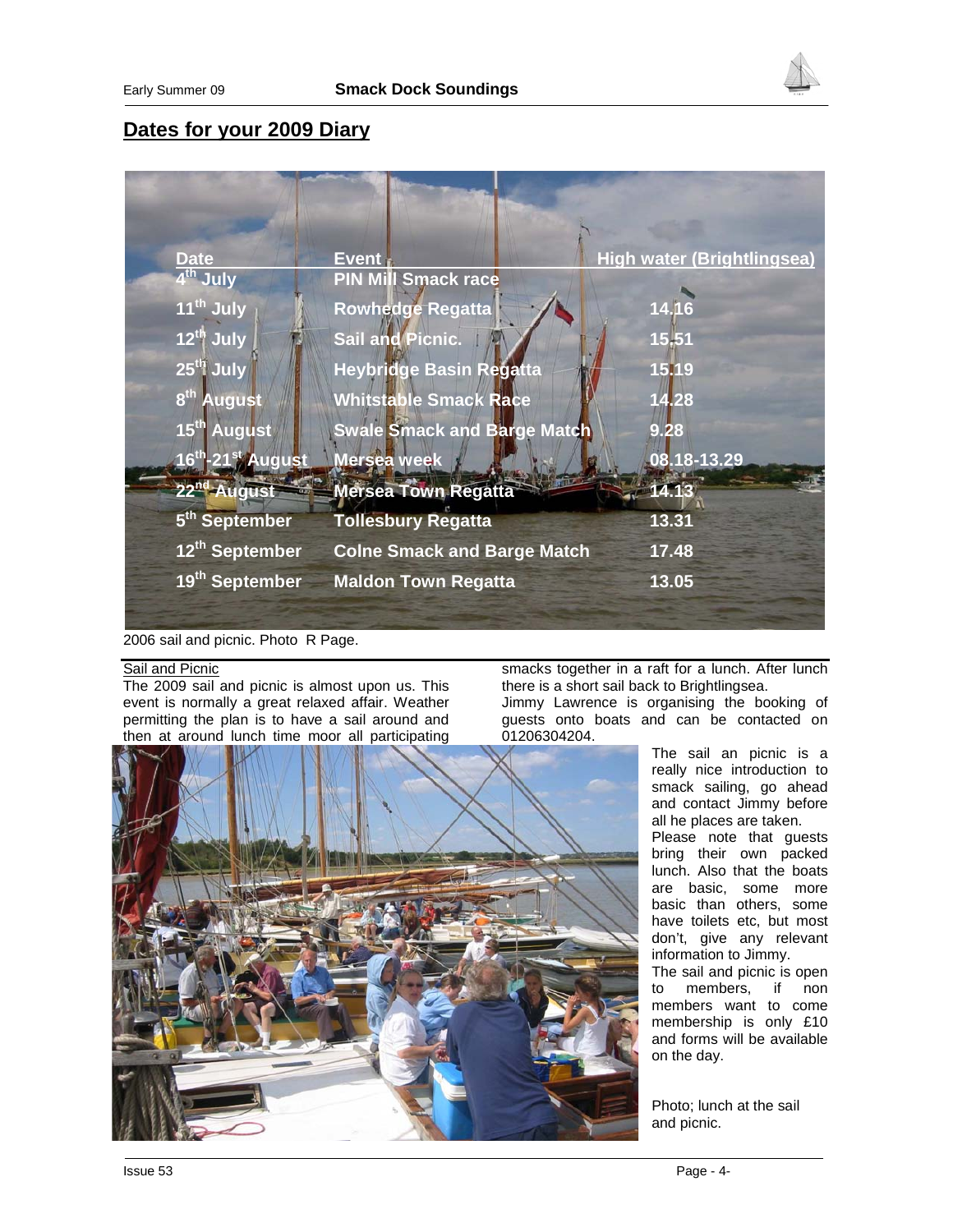

#### Authentic James Caird replica to sail the Southern Ocean in 2010

For the last 6 months students at the IBTC in Lowestoft have been building a faithful replica of the James Caird – the most famous of the three lifeboats carried on the Endurance during Sir Ernest Shackleton's ill-fated Imperial Trans-Antarctic Expedition of 1914 – 1917 to cross the South Pole. Completion is anticipated for late 2009 when the boat will be handed over to Australian adventurer Tim Jarvis who in 2010 will attempt to recreate Shackleton's now-legendary journey from Elephant Island to South Georgia.

James Caird was a wealthy Scottish jute merchant and the principal backer of Sir Ernest Shackleton's third polar expedition. In honour of their patron Frank Worsley, the New Zealand born skipper of the Endurance personally oversaw the construction of the largest of the three lifeboats – and ensured that she was named after James Caird.



James Caird

Leaving London's West India Dock on 1<sup>st</sup> August 1914, the Endurance initially made good progress south, anchoring off South Georgia by November 1914 before pushing on through the Weddell Sea towards the South Pole, but on 19<sup>th</sup> January 1915 the ice finally froze around her. She zigzagged for a thousand miles beset by the ice floes and on  $27<sup>th</sup>$  October 1915 was abandoned before being finally destroyed. The 28 men of the crew subsequently camped out on the ice floes for a further 5 months, drifting another 600 miles in this period, before the ice began to melt from under them.

Forced into the 3 small lifeboats they had managed to salvage from the Endurance, (the James Caird, the Dudley Docker and the Stancomb Wills) the men reached Elephant Island, an outpost of the South Shetland Islands, but being so remote it offered no chance of rescue so the decision was taken by Shackleton to take the largest of the boats (the Caird) and 6 men and try to make for the whaling stations of South Georgia 800 miles away.



Original James Caird

Built at Coldharbour, Poplar, London in July 1914 by the firm of W.J Leslie, the James Caird was 22'6" long, 6' in the beam and had a safe working load of 3 ¾ tons.

She was of double-ended carvel construction, had Baltic pine planking, American elm keel and timbers with English oak stem and stern. Built more lightly than required by the Board of Trade it made her springy and buoyant.

Whilst drifting on the ice floes the Endurance's carpenter William McNeish (described by Worsely as 'a splendid shipwright') added two additional planks to the sheer (making her 15 inches higher), constructed a whaleback at each end and even fabricated a bilge pump from the casing of the original ships compass.

George Marston the ships artist was also called upon to help with the alterations. After caulking with lamp wick cotton, the seams were payed with a mixture of the artist's oil paints and seal blood.

Once on Elephant Island further alterations were made in preparation for the journey ahead. The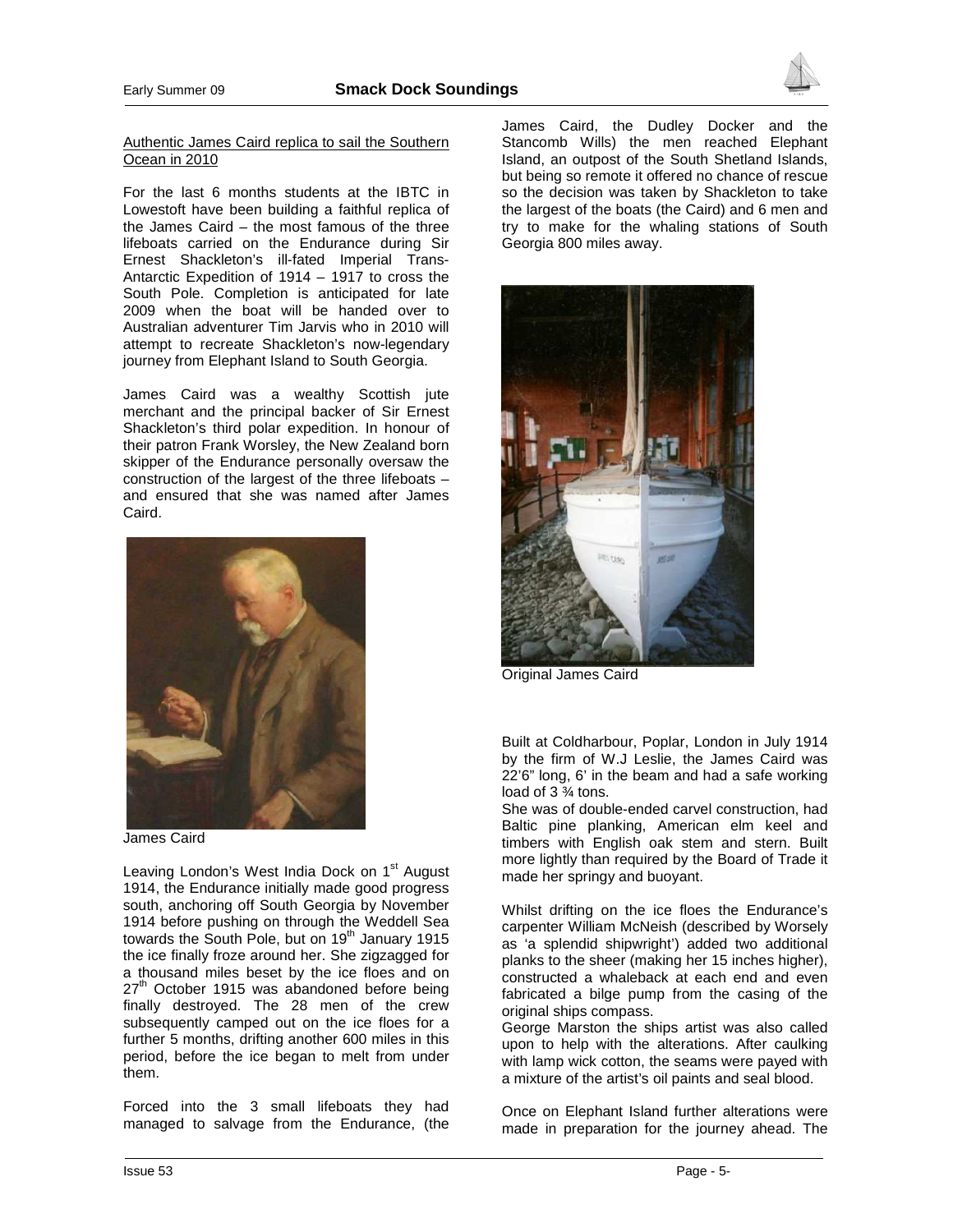

whalebacks were decked-over with anything suitable - sledge runners, lids of boxes and old canvas. A mast from one of the other boats was bolted to the keel of the Caird to prevent her breaking her back in the heavy seas and the Stancomb Will's mast and sail were cut down to make a mizzen mast and sail for the Caird. Amazingly the shrouds for the main mast were secured with only four 2" brass screws. She was finally floated in a pool and rocks were added as ballast amounting to about 2 1/3 tons, leaving a



freeboard of 2'2" for the journey. Launching the James Caird from Elephant Island

For the purposes of the 2010 expedition the replica IBTC boat needed to be as close as practically possible to the original Caird. After much research and a visit to Dulwich College in south London (where the original Caird is now kept) the boat has been constructed with larch planking on oak timbers with oak stem, keel and stern. Along with the additional 2 planks to increase the freeboard all the other alterations made by McNeish will also be incorporated into the replica – the strengthening mast bolted to the keel, the covered whalebacks and even the rock ballast.

Fastened with copper roves and silicon bronze screws, she will be caulked with cotton and payed with lead putty before being painted – although artists paint and seal blood will probably not be used this time around!

Tim Jarvis - an explorer, author, speaker and environmentalist is no stranger to adventure. From his world-record-breaking unsupported journey to the South Pole to his kayak trip to the dry centre of Australia, his most recent journey saw him recreate the epic Antarctic journey of Sir Douglas Mawson – using only period equipment, clothing and equivalent food rations.

In 2010 Tim and an international team (Brits, Irish, Australians and New Zealanders -in keeping with the original team) will attempt to retrace Shackleton's double by sailing/rowing the James

Caird replica from Elephant Island to South Georgia and then climbing it. For more information see: http://www.spiritofadventure.com.au







Recreating Mawsons journey

Should anyone wish to view the James Caird replica at the IBTC please feel free to contact me: Allyn Burton – 07930 837 232.

The following page shows the replica under construction.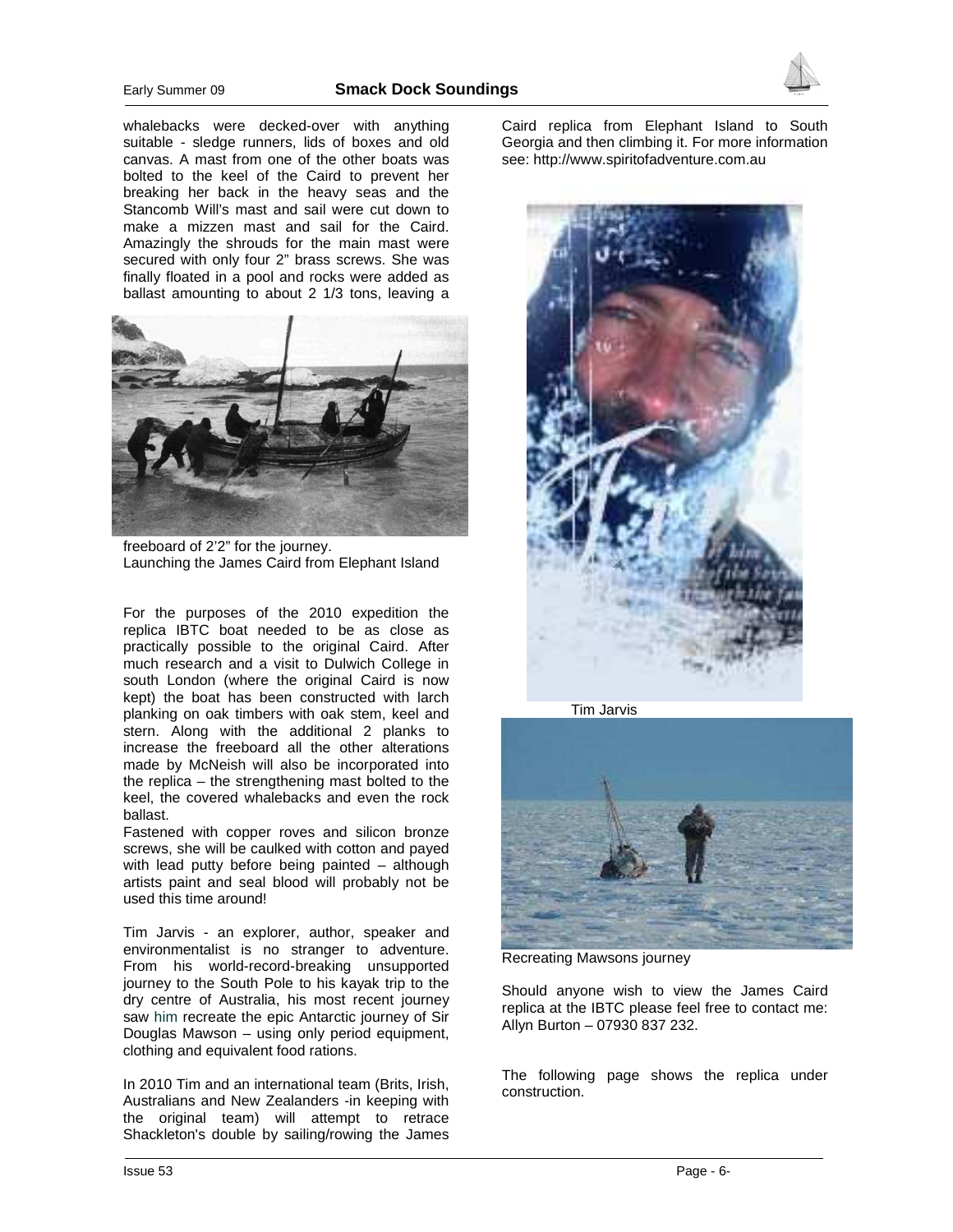

Replica Caird - planking underway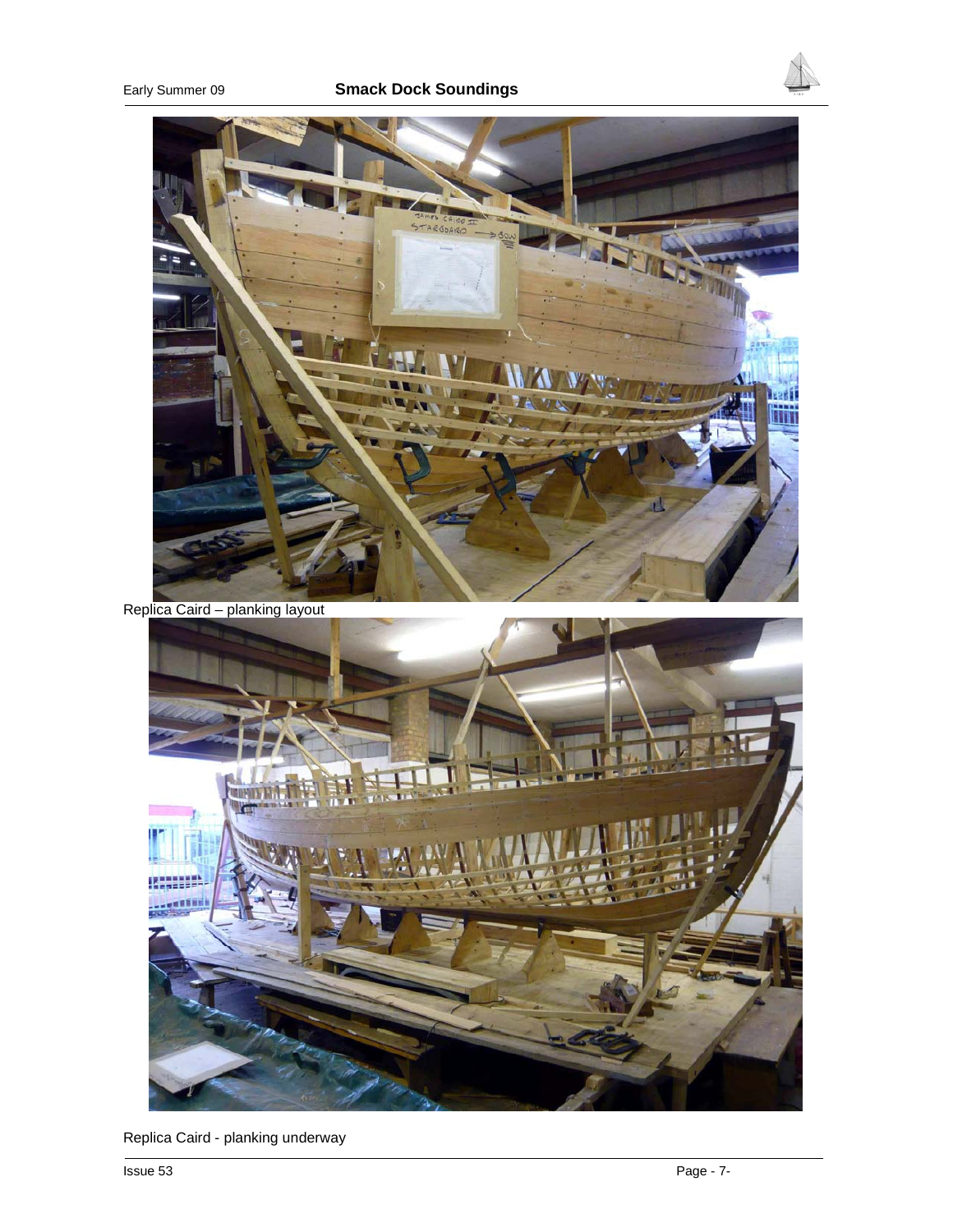



Replica Caird – planking almost complete



Replica Caird - bow profile

#### Progress report on Fly's decks.

Well since the last news letter we are almost there all of the calking and pitching is complete. Our focus since then has been on all the other areas which needed to be looked at and finished off. We fitted a new fife rail for the main halyards, a new wooden knee the Sampson post and finished off the counter.

\_\_\_\_\_\_\_\_\_\_\_\_\_\_\_\_\_\_\_\_\_\_\_\_\_\_\_\_\_\_\_\_\_\_\_\_

As you will see form the pictures we have decided to paint the decks which was a dissection we agonised over for some time but as usual on this project expert help and advice was at hand. As any of you will have seen we have recently taken off the cover which has been a huge sociological boost.

As I write we are making plans to move her out of the dock and on to Primrose's trailer for a couple of weeks out of the water where we can paint the hull and antifoul her ready for re-rigging. We have set ourselves a target of being out for the sail and picnic which leave lots to do between now and then so by for now and lets hope it doesn't rain to much between now and the sail and picnic !!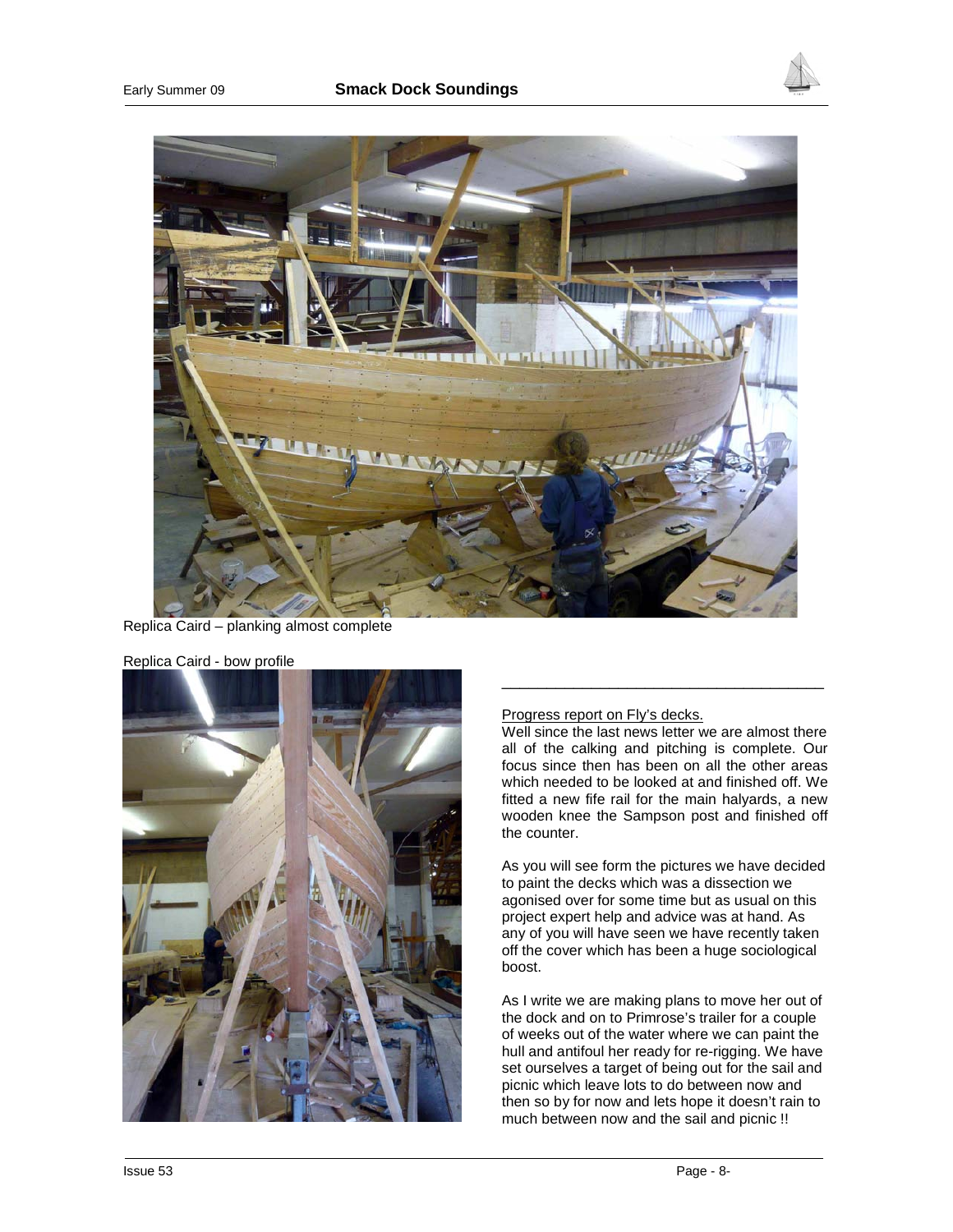## Early Summer 09 **Smack Dock Soundings**





#### New Taffrail



Fife rail and mast aperture



(Note from the editor.) At the time of going to press Fly is in the Colne yard, work is progressing well and she should be back afloat during July.



. Detail if bits and new knee.



New oak grafted onto stanchion.

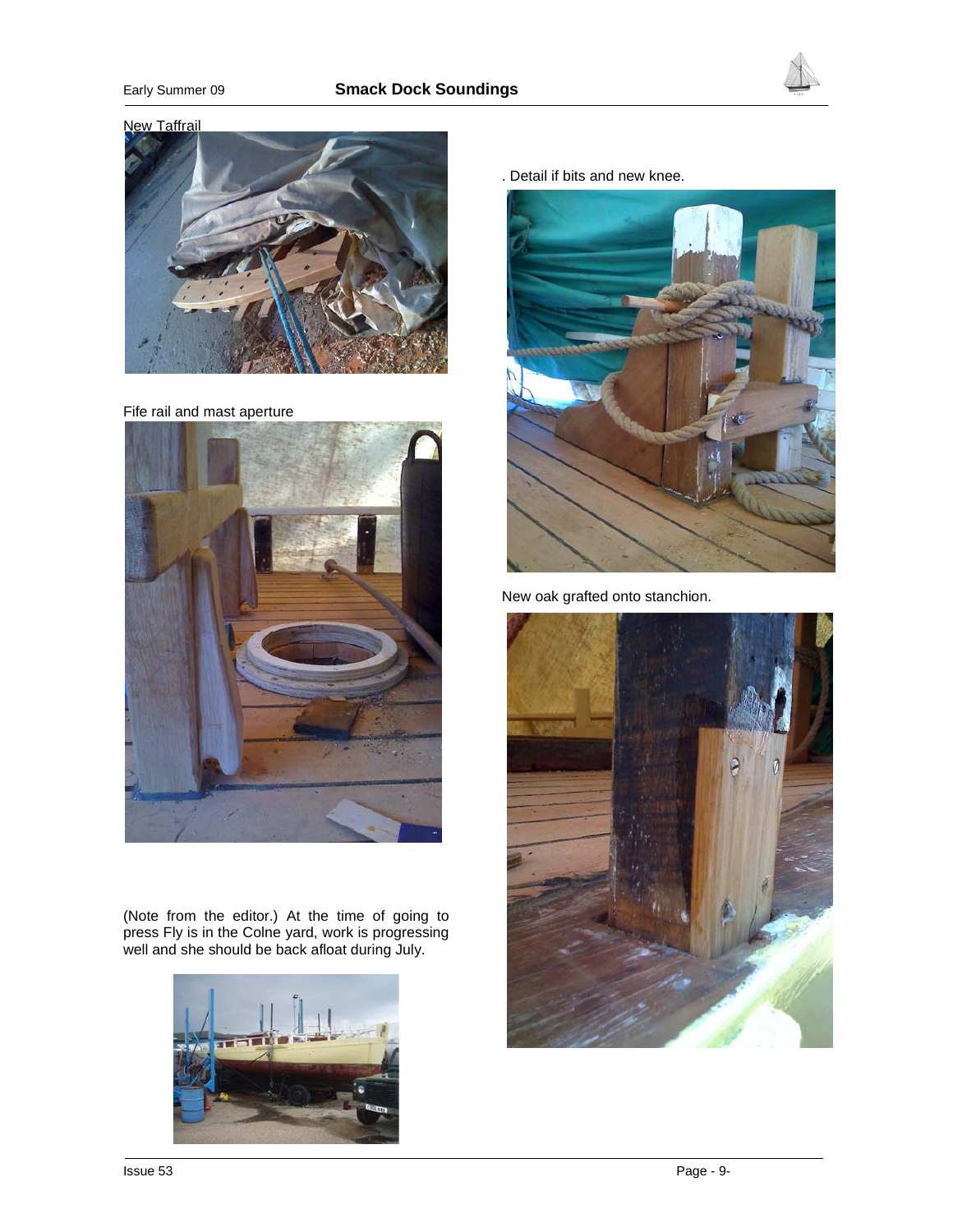

 From this year we are making some changes to the way we apply the Race Rules. For the last few races, we have issued a booklet to race entrants. It was essentially a re-hash of the ISAF Race Rules Sailing. We only did this for smacks, as the barges have a similar booklet specific to them, and the CSPS had accepted and approved it.

On taking expert advice we have decided not to continue along these lines, but we will work directly with the ISAF Rulebook. As some of these rules are not suitable for the type of craft we sail and the confines of the area we race in, we are able to replace some of those rules in our Sailing Instructions/Local Regulations. So we have revised these to take into account this change. Some of the points that override the Rulebook are, the starting procedure is different (that does not change from previous races), no recall at the start, and no penalty turns. There are also some specific points for the barge fleet. All entrants are also reminded that they must comply with the International Regulations For Preventing Collisions At Sea (IRPCAS).

We want everyone to have a safe and enjoyable day, yes it will be competitive, not everyone will win, but that is not the only aspect. There are always little races within the race to keep it lively and fun for all.

Brian Webb (Race Secretary)



#### Imitation is the highest form of flattery

Super yacht builders Wally must have sent their designer to the east coast for a holiday, and during that holiday the lines of an Essex Smack must have struck a cord. The plumb bow and the sweep of the counter are some what reminiscent of the boats that we all know so well.

The lines of the topsides are where any similarities end. The wallynano features a 2.2m draft fin keel, construction is hi tech foam sandwich carbon fibre. The wallynano can be sailed single handed, with a self tacking jib and Hydraulic Controls for the main and genoa sheets with control push buttons.

Anyway see if you can spot the difference;









The Pink one is the Wally Robin Page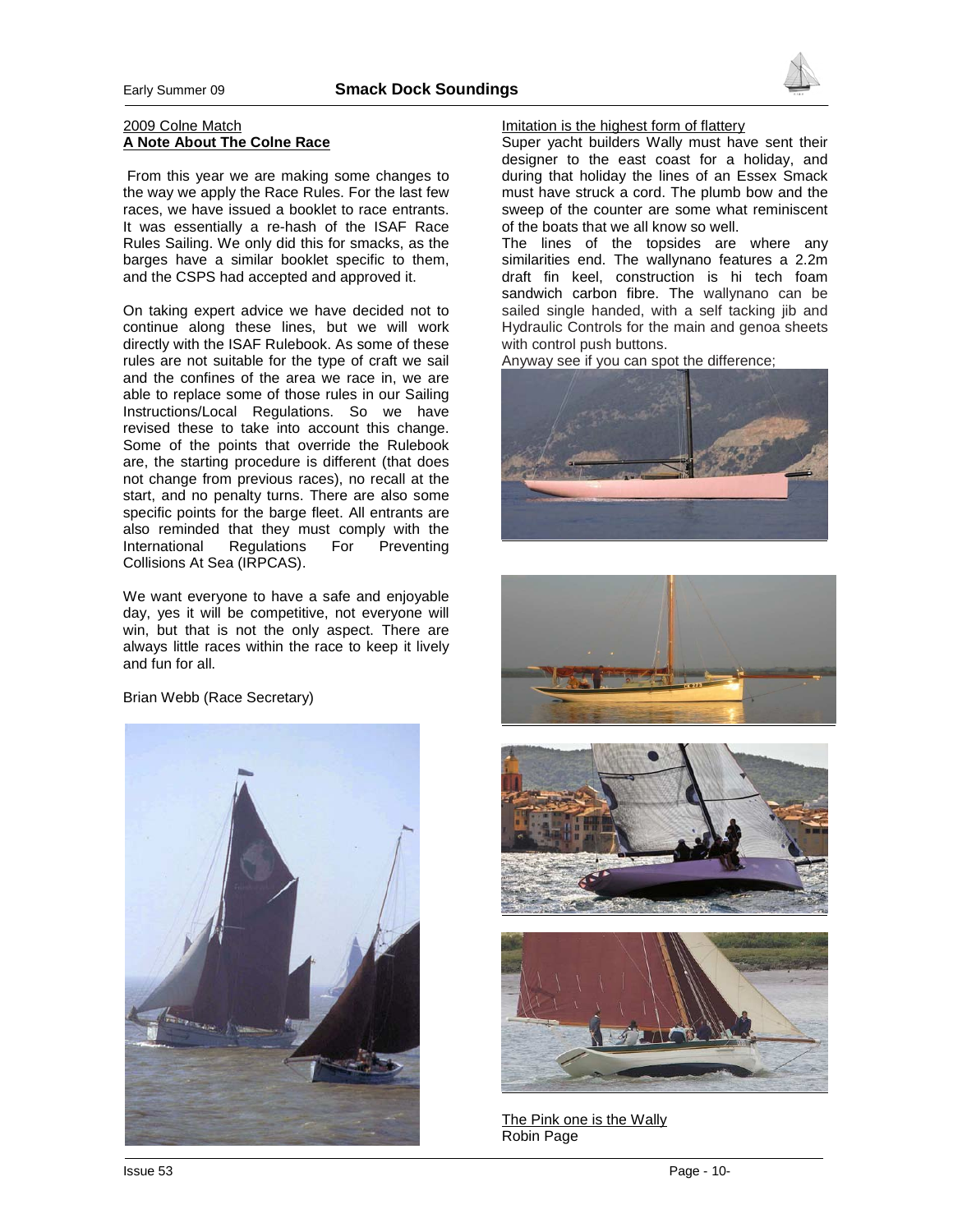

#### Chairman's report May 2009

Since the last newsletter we have had the Shanty Night. The attendance was down by about 20 people this year and as a result the profit for it was down to £328. This has been made up to £330 and divided equally between the Deputies Christmas Lunch Fund, the 4Youth Club and the Community Bus, all Brightlingsea charities. I think everyone who went to the Shanty enjoyed it, and I would like to thank all who helped on the evening or who performed, but especially Nickie and Martin Worth who did all the organising.

There was a Sail Workshop evening held at the James Lawrence Sailmaker's Loft which was very interesting and informative. It gave those who went a lot to think about. I would like to thank Mark Butler and Steve Westwood for their hospitality, and Robin Page for organising it. Hopefully they will give us another evening's instruction and advice.

I would like to remind everyone of the forthcoming events. We have the Open Afternoon on the dock on Saturday the  $13<sup>th</sup>$  of June, with the usual attractions, so please come along and have a look and a cup of tea. The next day, Sunday the  $14<sup>th</sup>$  of June, we will have a sailing day and will take any one who would like to come for a sail up to Wivenhoe and back. We will be tagging along with the OGA parade of sail, but we will not be stopping at Wivenhoe. Any one who can bring a smack or who would like to come for a sail please contact Brian Croucher for more details. The Sail and Picnic will take place on Sunday the  $12<sup>th</sup>$  of July. Anyone who would like to come, please contact Jim Lawrence.

We are also trying to organise to take Brightlingsea Sailing Club and Colne Yacht Club cadets out for a sail. If any smack owners would like to join in would they please contact Brian Croucher. Hopefully this will provide some budding owners and crews for the future.

Let's hope we have a better sailing season than last year.

Simon Fox.

#### Progress on CK222 Ellen

It has been a long winter and spring, but the Ellen team are making great progress in the overhaul of Ellen. Now looking like an even finer smack (if possible!!) we would like to write a detailed account of what has happened up to date in the next issue. We would have loved to have a detailed report in this issue, but unfortunately, time has got the better of us.

The last time these deck planks will pass under the Orwell bridge.



Blackbird gives Ellen a tow towards Felixstowe.



Ellen being lifted out for her re-fit.

I would just like to say a massive thank you to Brian, Jon, Steve, Rob and Ashley and many other people who have helped with advice and labour along the way but a massive thank you to my Dad who has finally made a damn fine job of a well loved smack which hopefully himself and the family can enjoy for many more years to come.

Happy sailing everyone, hope to see you out there in the summer! Elly Rule'